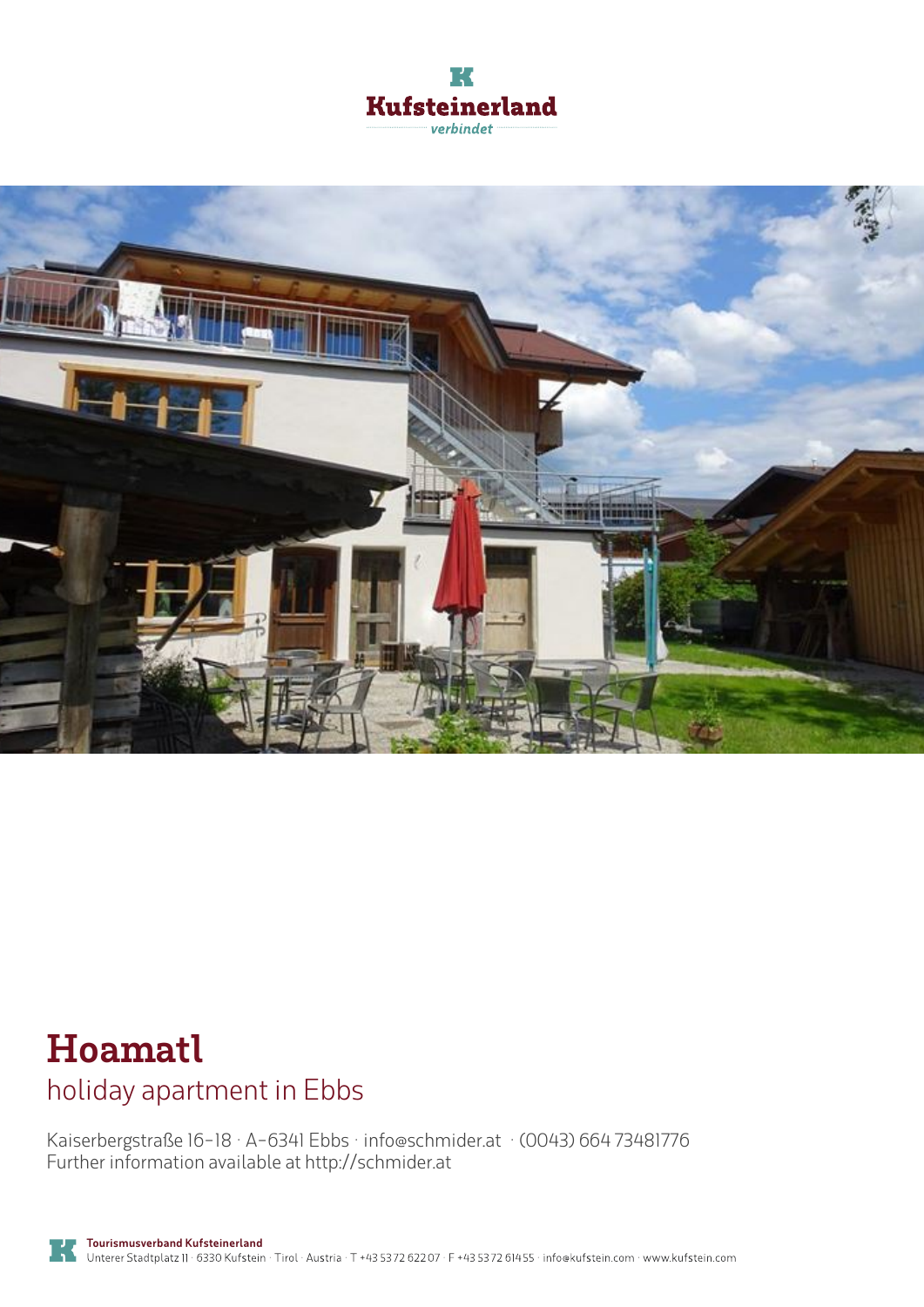

# **Hoamatl** holiday apartment in Ebbs

The Hoamatl is a small private accommodation with only 4 guest rooms. It is located in the center of 6341 Ebbs about 200 meters from the church in the Kaiserbergstrasse 18.You can park directly at my residence.The "check in" I do in our former farm shop "s Laderl". I live in one of the adjacent houses and am immediately after your call. Your accommodation has, among other things, a fully equipped kitchen in which you can cook, breakfast, etc. A breakfast base for short-term travelers (coffee, te...



#### Facilities

central location · right on the bike path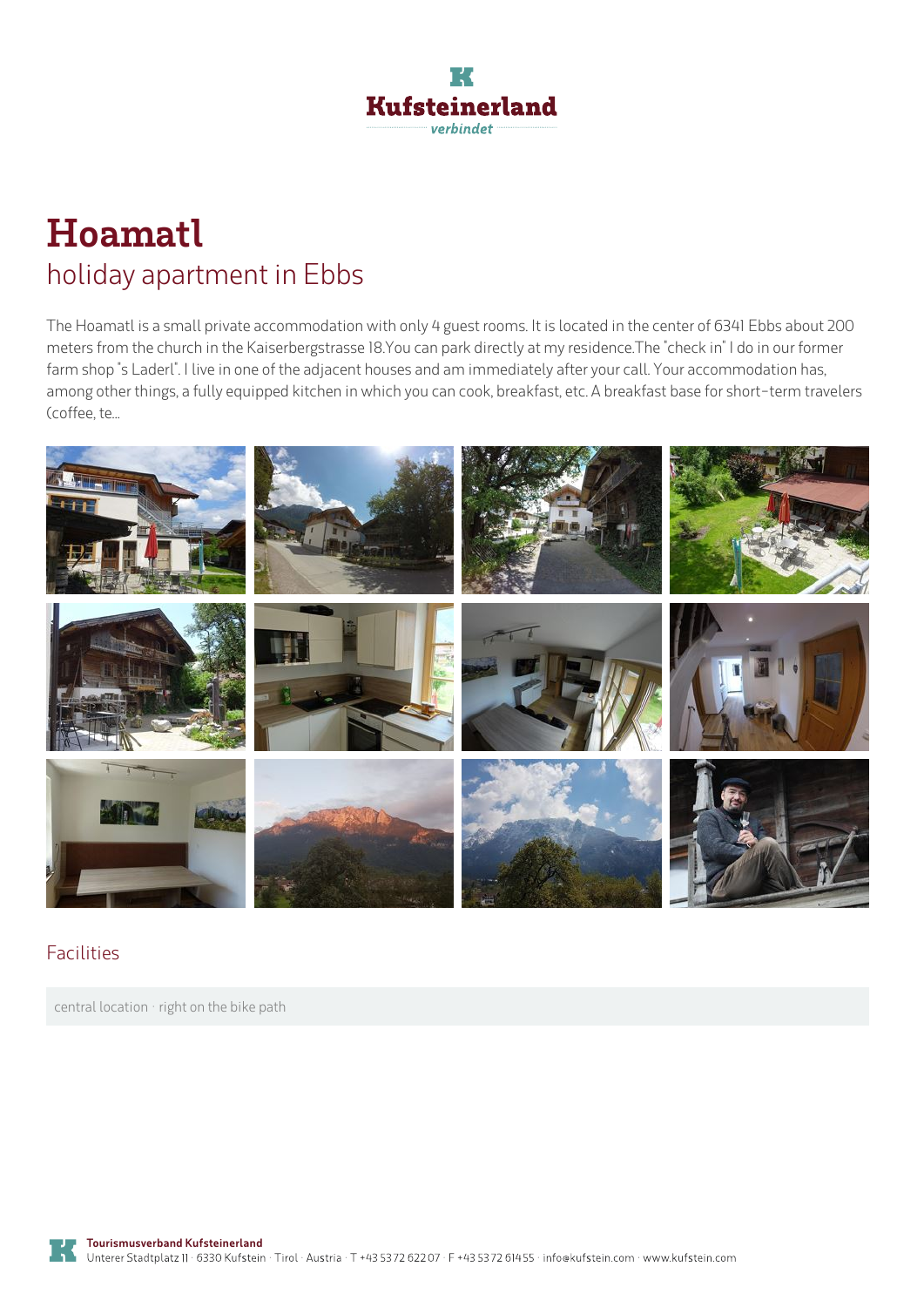

### **Rooms and apartments**

Current offers



#### **Double room, bath, toilet**

Double bed with 160\*200... cable TV, DVD Player and powerfull WLAN... this room is sharing the large bathroom with the "Kuschelzimmer" (pls. refer to attached pictures) More info via our web page www... 1-2 Personen · 1 Bedrooms · 9 m<sup>2</sup>



**To the offer**

**To the offer**

ab

ab

**€ [50,00](https://www.kufstein.com/en/book/ebbs/holiday-apartment/hoamatl.html?utm_medium=PDF&utm_campaign=Vermieter-Prospekt&utm_source=Hoamatl)** per person on 06.07.2022



#### **Double room, bath, toilet**

Double bed with 140\*200... cable TV, DVD Player and powerfull WLAN... this room is sharing the large bathroom with the "Himmelzimmer" (pls. refer to attached pictures) More info via our web page www....

1-2 Personen · 1 Bedrooms · 9 <sup>m</sup><sup>²</sup>



#### **Double room, bath, toilet**

Room with bulk bed - flexible system - beds can be stored into wall if only one person uses the room and the botom bed is stored <sup>a</sup> work table can used and you sleep above- else you sleep in the bott... 1-2 Personen · 1 Bedrooms · 7 <sup>m</sup><sup>²</sup>



ab

**€ [50,00](https://www.kufstein.com/en/book/ebbs/holiday-apartment/hoamatl.html?utm_medium=PDF&utm_campaign=Vermieter-Prospekt&utm_source=Hoamatl)** per person on 06.07.2022

**To the offer**

**To the offer**



#### **Double room, bath, toilet**

Room with bulk bed - flexible system - beds can be stored into wall if only one person uses the room and the botom bed can become <sup>a</sup> sofa and you sleep above- else you sleep in the bottom bed and the... 1-2 Personen · 1 Bedrooms · 7 <sup>m</sup><sup>²</sup>